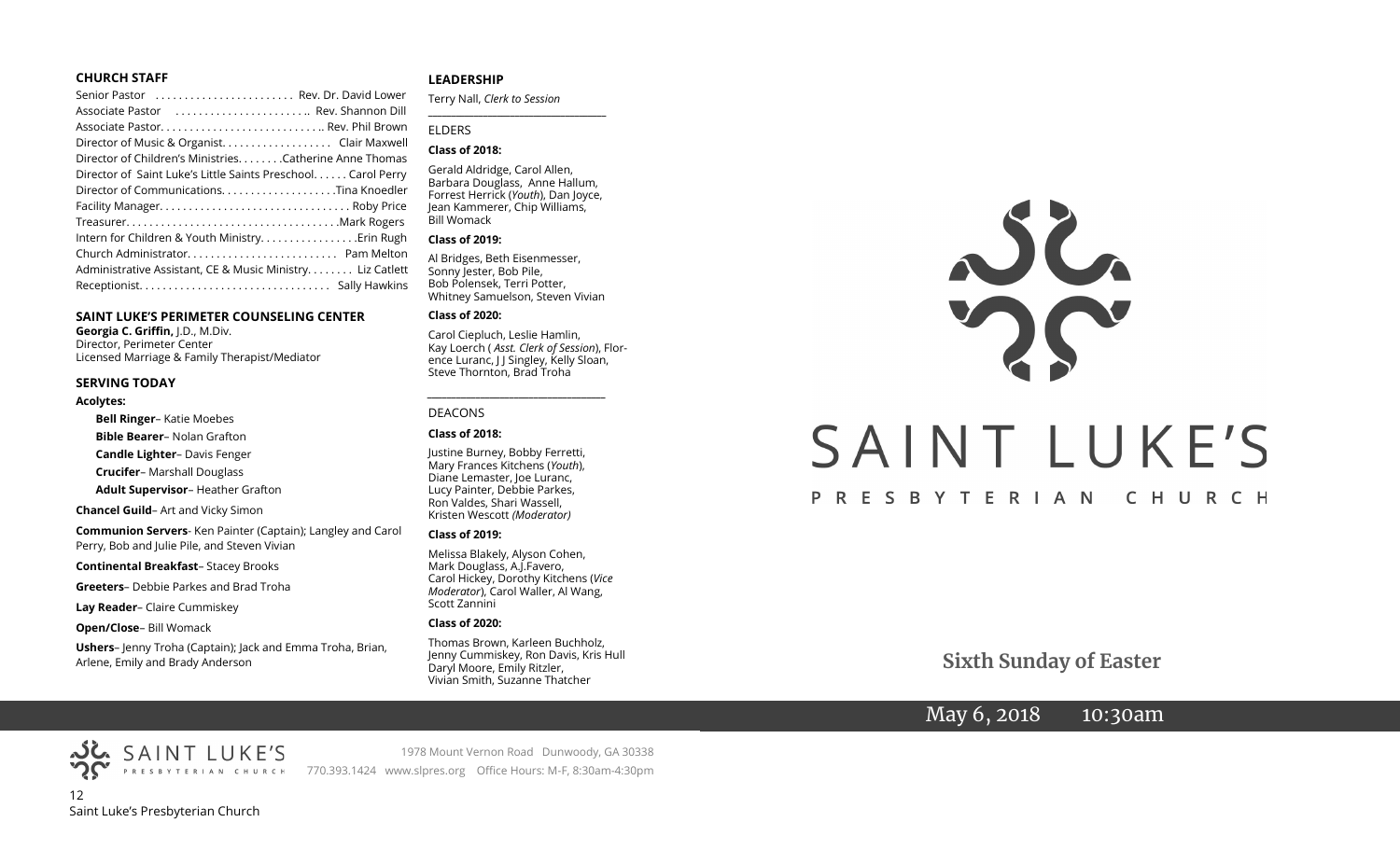

1978 Mount Vernon Road • Dunwoody, Georgia 30338 770.393.1424 • www.slpres.org

#### **May 6, 2018**  Sixth Sunday of Easter

#### **Liturgical Color:** White

*Liturgical colors can orient us to the season of the church year and help to engage the sense of sight in worship. White is used for special seasons in the redemptive work of Jesus Christ, such as Easter.* 

## **SUNDAY SCHEDULE**

8:30am Chapel Communion Service 9:30am Sunday School 10:30am Sanctuary Worship Service *Nursery available at all services and Sunday School.* 

## MISSION

Responding to God's call and empowered by the Holy Spirit, we invite all to join us in knowing, serving, and sharing Jesus Christ here and around the world.

## VISION

To be a beacon of faith, hope, and love– every member an active disciple in Christ's ministry.

# **WELCOME, GUESTS!**

We are delighted you are worshipping with us.

**DURING** the Welcome, please print the requested information on the Friendship Pad and pass the Friendship Pad down the pew.

**AFTER** the worship service, please join us outside the Sanctuary where our Pastors or a church officer will be available to answer questions and provide you with a loaf of freshly-baked bread.

**FOR MORE** information about our programs, ministries or membership, please contact one of our Pastors at 770.393.1424, or visit our website: slpres.org.

## **THAT ALL MAY WORSHIP**

**ASSISTIVE** A hearing loop is  $\mathcal{D}_{\mathrm{r}}$ accessible by switching hearing aids to T-coil. Also, large print hymnals and (气 back cushions are available. Please contact an usher for further assistance.

#### **CHILDREN** are a precious part of our church family, and we welcome them in worship. Worship notebooks and tactile activities are available on the back ledges of the sanctuary for preschool and elementary ages. Each week, children are invited to walk up for an age-appropriate message during "Tell Us Our Story." After that time, they may remain in worship, go to Faithful Friends (K-2nd) or go to child care (PreK and younger).

**HABITAT 2018** — 90% Complete! That is an approximation of the status of Lisa's house as of the close of the day on Saturday, April 28, DEDICATION DAY! There was much celebrating on this magnificent day with words of appreciation, delicious food and much joy in the hearts of all present!

On behalf of Saint Luke's Habitat Leadership Team (Val DeFriece, Ted Guerrant, Diane Markel, Tom McIntosh, Daryl Moore, Bill Womack, Ellen Womack) thank you to all of you who have participated in making this amazing, life-transforming mission happen. This thank you goes to those of you who were able to make it to the site, and to those members and friends who were supporting the effort in the background - providing breakfast, getting young adults to the site, putting thoughts and prayers out there as a way of being with Lisa, Alexandria and all the individuals working on the house in spirit. For sure this has been a journey of JOY, LOVE and HOPE, for all involved, from the ground up!

**CALLING ALL SAINT LUKE'S WOMEN!** You are all invited to the Presbyterian Women's Annual Spring Gathering on Monday, May 14, starting at 6pm for fellowship and punch in the lobby, followed by a potluck dinner and church service in the Chapel, led by our guest speaker, Reverend Betsy Turner. ALL are welcome, and it's a fun and casual event! Please register on the sign-up poster in the lobby. For questions, contact either Fern Mitropoulos: [tmitropoulos@comcast.net](mailto:tmitropoulos@comcast.net) or Sandra Dubois: sandradubois@bellsouth.net. Hope to see you there!

**GREEN TEAM ANNOUNCES** — Aluminum can collection beginning May 13. Bring your aluminum cans (rinse them out, please) to help raise funds for Green Team initiatives. The blue recycle containers will be at the main church entrances for you to drop off your cans.

#### **IOH VOLUNTEERS NEEDED** — Interfaith Outreach Home (IOH) provides transitional housing for homeless families. On the third Thursday of each month, when the adults have life skills training, Saint Luke's provides and delivers a meal which feeds about 10 adults and 15 children. Meal expenses are reimbursable by Saint Luke's. Volunteers are needed for the following Thursday: May 17. Please sign up in the lobby or contact Al Bridges at [bridgtr@aol.com](mailto:bridgtr@aol.com) or 770.394.6581.

#### **SUMMER CAMPS, SAINT LUKE'S LITTLE SAINTS PRESCHOOL & KINDERGARTEN**

Choose from two fun-filled weeks!

- May 29 June 1: SLLS County Fair Days
- $\cdot$  June 4 June 7: Things with Wings

Camp is \$165 and is open to kids who turned 2 by September 2, 2017 through rising 1st graders. Lots of fun from 9am– 1pm! Check online for reservation forms or stop by the Preschool Lobby.

**THORNWELL** — Join us June 7-9 for the Thornwell Mission Trip. This trip is perfect for any age. Thornwell Children's Home is located in Clinton, SC. Thornwell's foster care program, residential program, and family and educational support programs offer homes to at-risk children that are safe and loving, hope for a brighter future, and wholeness and healing. Email Christine Crutchfield with any questions, gafrog01@hotmail.com.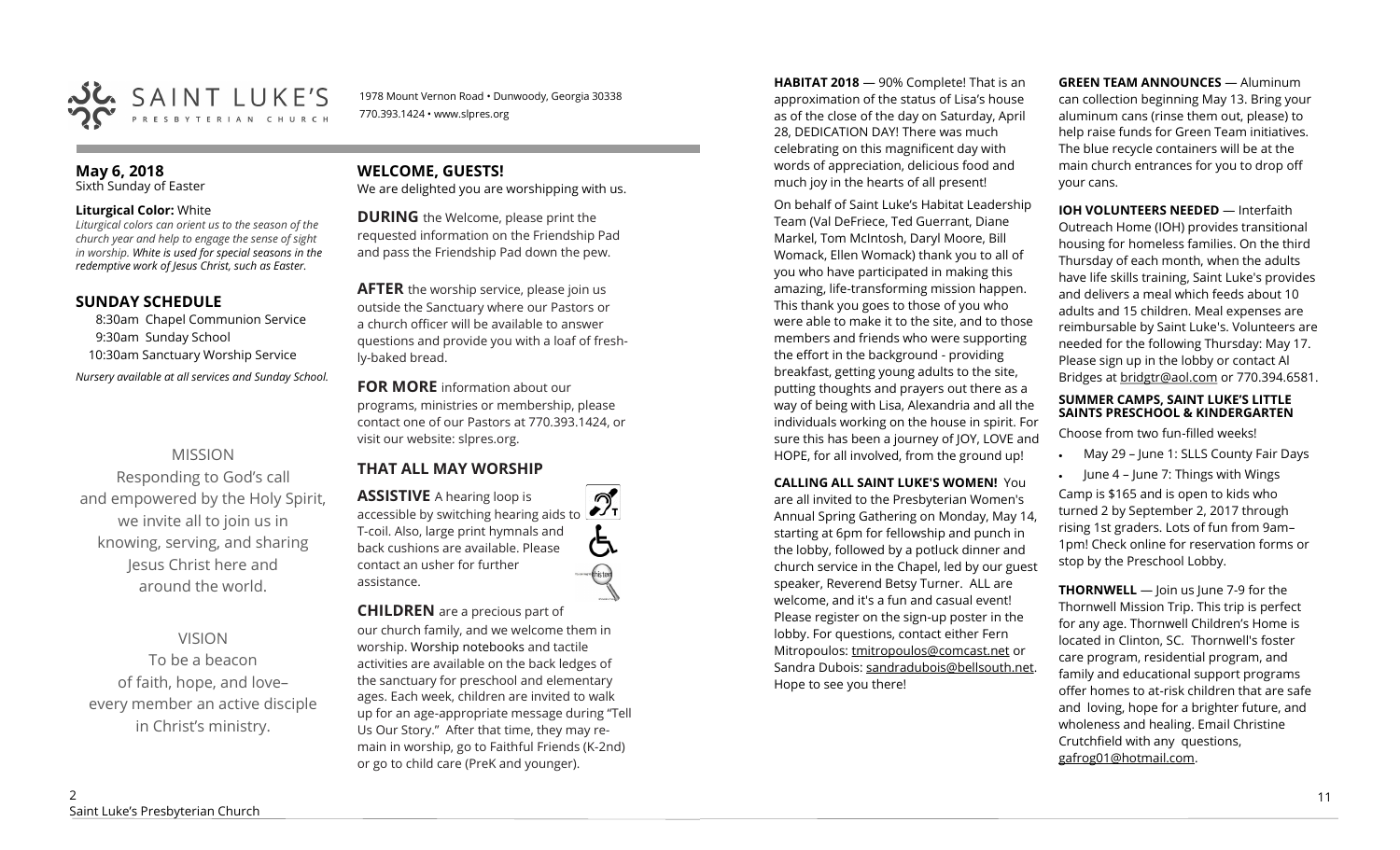# YOUTH MINISTRY

**Phil Brown philbrown@slpres.org / 770.393.1424 ext. 238**   $\_$  ,  $\_$  ,  $\_$  ,  $\_$  ,  $\_$  ,  $\_$  ,  $\_$  ,  $\_$  ,  $\_$  ,  $\_$  ,  $\_$  ,  $\_$  ,  $\_$  ,  $\_$  ,  $\_$  ,  $\_$  ,  $\_$  ,  $\_$  ,  $\_$  ,  $\_$  ,  $\_$  ,  $\_$  ,  $\_$  ,  $\_$  ,  $\_$  ,  $\_$  ,  $\_$  ,  $\_$  ,  $\_$  ,  $\_$  ,  $\_$  ,  $\_$  ,  $\_$  ,  $\_$  ,  $\_$  ,  $\_$  ,  $\_$  ,

## **HERE'S WHAT'S COMING UP IN YOUTH MINISTRY:**

## **SUNDAY, MAY 6**

Sunday School– Meet in the youth room at 9:30am.

First Annual Youth Field day- Families (siblings too) are invited to a great afternoon of field games and a cook out, hosted by the Youth Leadership Council. Location, Mount Vernon School, 4pm-7pm. Bring a picnic for you and your family, blankets and lawn chairs, too.

### **SUMMER TRIPS**

Thank you for your continued interest in summer trips, Please register ASAP! Dates and information can be found on the Saint Luke's website. There is still lots of room on all the trips.

# MUSIC MINISTRY

**Clair Maxwell clairmaxwell@slpres.org / 770.393.1424 ext. 227**   $\_$  , and the set of the set of the set of the set of the set of the set of the set of the set of the set of the set of the set of the set of the set of the set of the set of the set of the set of the set of the set of th

### **CHOIR REHEARSALS ON WEDNESDAYS**

5:00-5:45pm Cherub Choir, Ages 4-5, *Yvonne Miller, Director \** 5:00-5:45pm Westminster Choir, Grades 1-5, *Clair Maxwell, Director \**  6:30-7:20pm Festival Ringers, Youth & Adults, *Clair Maxwell, Director*  7:30-9:00pm Chancel Choir, Youth & Adults, *Clair Maxwell, Director* 

*\* These have ended for the season and will resume in the fall.*

### **SUMMER MUSIC**

Musicians are needed for our summer services at both 8:30 and 10:30 worship. Dates this year are June 3 – August 12. Soloists, instrumentalists and small groups are welcome. Contact Clair about Sundays when you could share your gifts.

## **In Preparation for Worship**

"Above all the grace and the gifts that Christ gives to his beloved is that of overcoming self." *- Francis of Assis*

**Gathering Prayer** 

**Prelude** Pastorale

**Chiming of the Hour**

## **Welcome and Announcements**

*If you are new to Saint Luke's today, welcome, we are so glad you are here! We have a gift of fresh bread we would love to give to you as a token of our gratitude. Please introduce yourself after worship to receive your welcome gift.*

*Please take the time now to fill out the Friendship Pads situated at the end of each pew. Write down your names and pass the pad down the pew, so that you may greet your pew neighbors by name and that we may know you are here.*

## **Call to Worship\***

Leader: Good news, hallelujah!

**People: Good news about a God who saves.**

**Hymn #366\*** Love Divine, All Loves Excelling

## **Call to Confession\***

Leader: The Lord be with you. **People: And also with you.** Leader: Let us pray.

## **Prayer of Confession\***

**Gracious God,** 

**you have brought us through the night of sin** 

**into the light of Christ's resurrection.** 

**Yet our lives still dwell in the shadows of what we have done,**

**and what we have left undone.** 

**We have not loved you with our whole heart,** 

**and we have ignored the needs of our neighbors.**

**Forgive us, renew us in your grace,** 

**and restore us to righteous living as you have shown in Christ. Hear now the silent prayers on our hearts...***(Silence is kept for personal reflection.)*

Leader: Lord, in your mercy. **People: Hear our prayer. Amen.**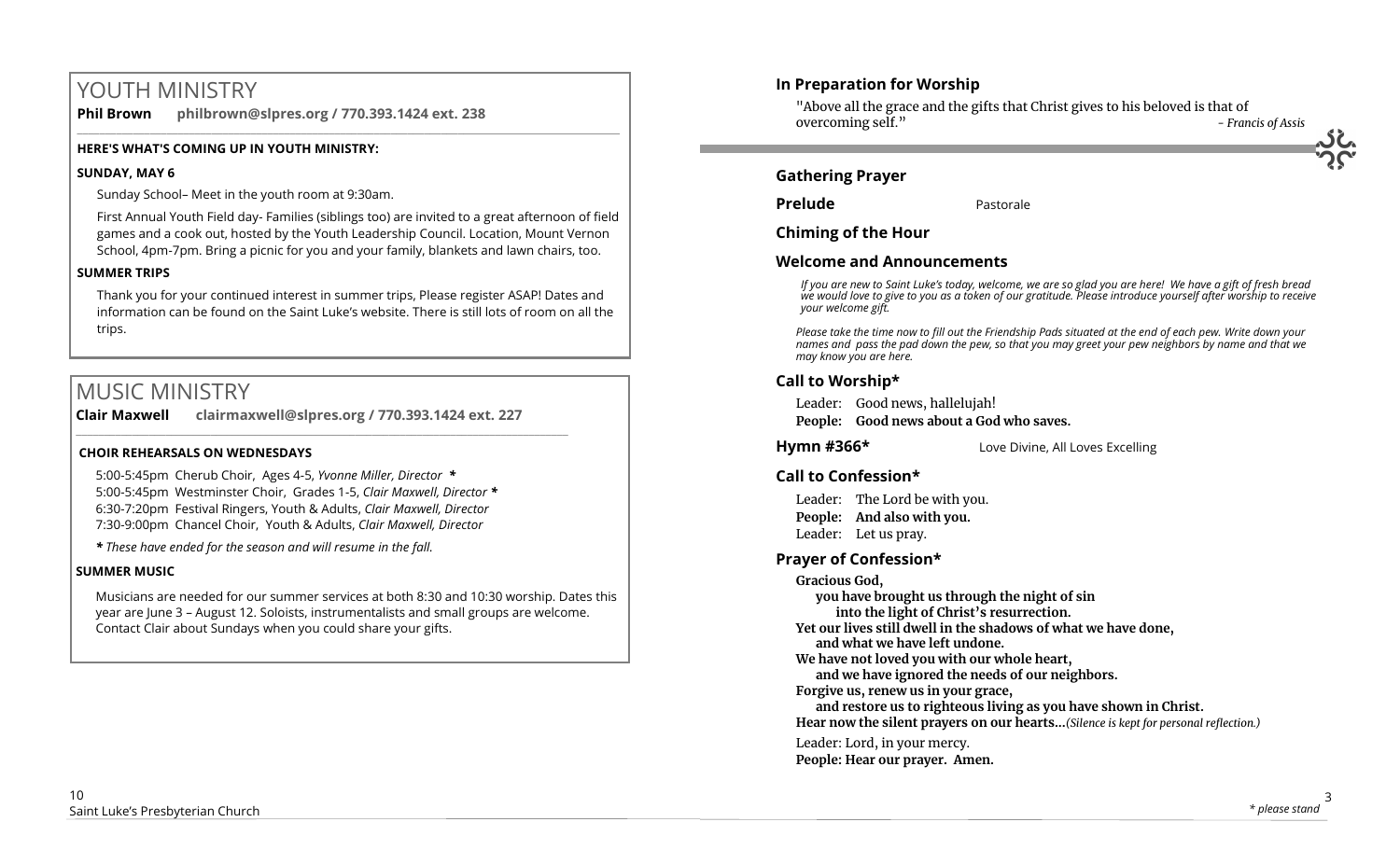#### **Assurance of Forgiveness\***

| Song of Praise #238*                             | Thine Is the Glory |
|--------------------------------------------------|--------------------|
| Thine is the glory, risen, conquering Son;       |                    |
| endless is the victory thou o'er death hast won! |                    |

## **Passing the Peace of Christ\***

Leader: May the peace of Christ be with you. **People: And also with you.** 

#### **Prayer for Illumination Claire Cummiskey Claire Cummiskey**

#### **Scripture Reading** Philippians 1:1-8a, *page 185 of the New Testament*

**Tell Us Our Story** Catherine Anne Thomas

Children ages 3 and under will be welcomed in our child care rooms (114, 117, 120). Faithful Friends<br>(PreK, K, 1<sup>st</sup>) are encouraged to remain in worship today to experience communion and explore the *additional worship materials in their notebooks and on the back window ledges of the sanctuary. Our Faithful Friends class will return next week.*

**Anthem** Behold, the Tabernacle of God *William Harris* Chancel Choir

Behold, the tabernacle of God is with men, and the Spirit of God dwelleth within you. For the temple of God is holy, which temple ye are. For the love of whom ye do this day celebrate the joys of the temple with a season of festivity. Alleluia.

**Sermon Example 3 Partner in Ministry" Partner in Ministry Partner in Ministry Partner in Ministry Partner in Ministry Partner in Ministry Partner in Ministry Partner in Ministry Partner in Ministry P** 

**Hymn #761\*** Called As Partners in Christ's Service

**Affirmation of Faith\*** Nicene Creed

**We believe in one God, the Father, the Almighty, maker of heaven and earth of all that is, seen and unseen. We believe in one Lord, Jesus Christ, the only Son of God, eternally begotten of the Father, God from God, Light from Light, true God from true God, begotten, not made, of one Being with the Father; through him all things were made.**

# S P L A S H ! CHILDREN'S MINISTRIES

**Catherine Anne Thomas cathomas@slpres.org / 770.393.1424 ext. 228** 

#### **SHIPWRECKED!**

Shipwrecked VBS registration is live! Get ready for an adventure to an uncharted "island" experience where kids are anchored in the truth that Jesus helps them in many ways to weather life's storms. Here are the links for registration.

**\_\_\_\_\_\_\_\_\_\_\_\_\_\_\_\_\_\_\_\_\_\_\_\_\_\_\_\_\_\_\_\_\_\_\_\_\_\_\_\_\_\_\_\_\_\_\_\_\_\_\_\_\_\_\_\_\_\_\_\_\_\_\_\_\_\_\_\_\_\_\_\_\_\_\_\_\_\_\_\_\_\_\_\_\_\_\_\_\_\_\_\_\_\_\_\_\_\_\_\_\_\_\_\_\_\_** 

3's through 3rd Grade: https://tinyurl.com/slpcvbs2018-1 4th and 5th Grade: https://tinyurl.com/slpcvbs2018-2

#### **UPDATE: VBS VOLUNTEERS (A.K.A. CREW MEMBERS)**

Over 75 adults and youth have already signed up to help us lead VBS in some way. For our ship to float (and wreck) we still need about 25 more deck hands. Specifically, we need four leaders for our 3's class (they're almost all 4 and potty trained!), a Kindergarten leader, a 1<sup>st</sup> grade leader, two  $2^{nd}$  grade leaders, and two  $3^{rd}$  grade leaders...plus a few youth spots for preschool art. Thanks for helping us bring the assurance of God's love and presence to so many children in our community this summer.

| Adult "Crew Members": | https://tinyurl.com/slpcvolvbs2018   |
|-----------------------|--------------------------------------|
| Youth "Crew Members": | https://tinyurl.com/slpcyouthvbs2018 |

#### **HELP FEED OUR "SHIPWRECKED" CASTAWAYS!**

Saint Luke's members and friends are invited to stop by our special palm tree in the main lobby to pick a "palm leaf" labeled with a specific snack ingredient and quantity we need to help feed our VBS kids. Take one or several! Then, initial in our "ship's snack log" what you have taken/will deliver by the date listed. Your contribution will go a long way to see that our students get a delicious and creative snack to reinforce the Bible stories.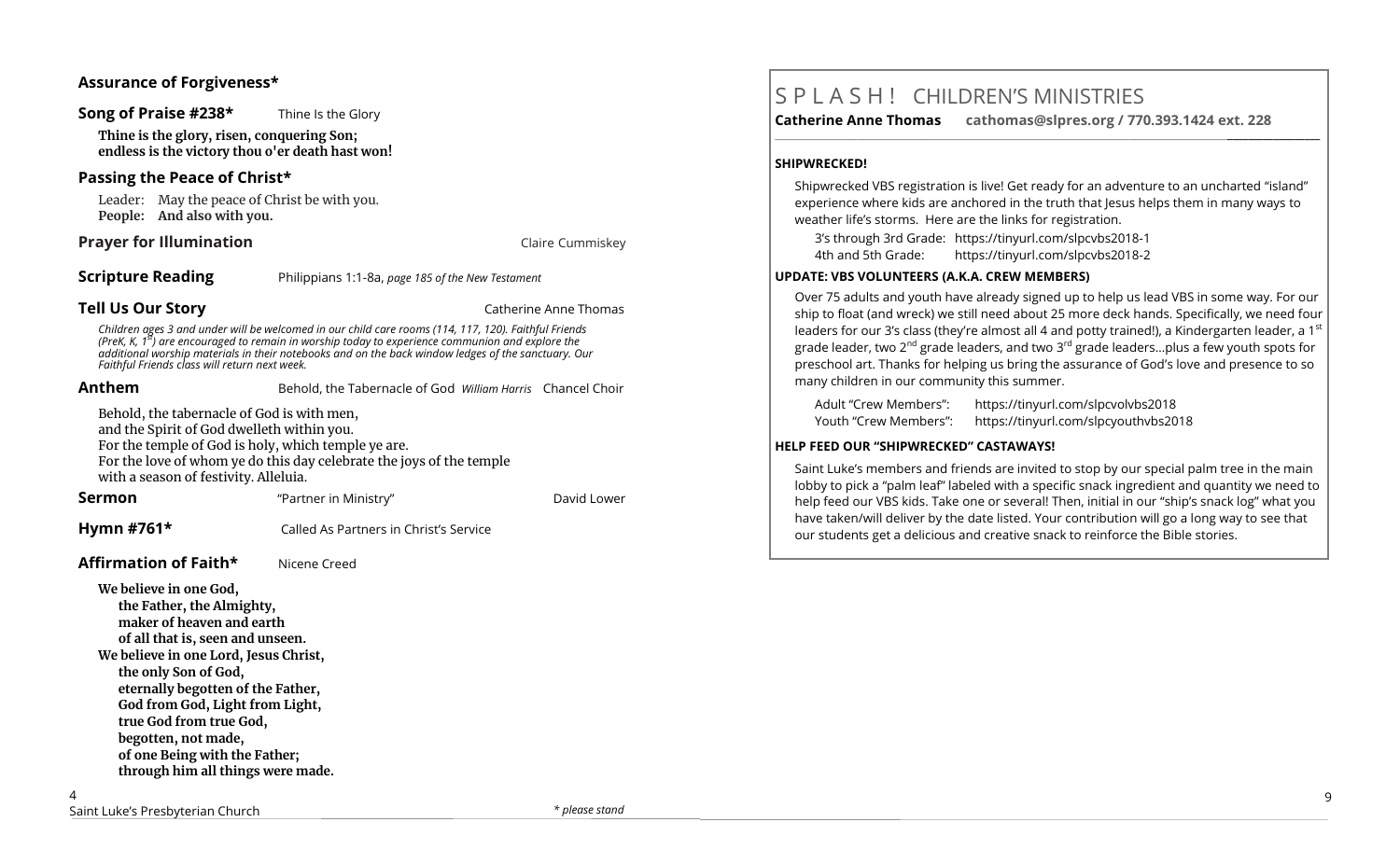# ADULT MINISTRY

**Shannon Dill shannondill@slpres.org / 770.393.1424 ext. 229**   $\_$  ,  $\_$  ,  $\_$  ,  $\_$  ,  $\_$  ,  $\_$  ,  $\_$  ,  $\_$  ,  $\_$  ,  $\_$  ,  $\_$  ,  $\_$  ,  $\_$  ,  $\_$  ,  $\_$  ,  $\_$  ,  $\_$  ,  $\_$  ,  $\_$  ,  $\_$ 

## **ADULT SUNDAY SCHOOL**

Individual classes have begun. Please see the website for a full description of each class. (http://slpres.org/program-ministries/adult-ministry/sunday-school)

Faith Foundations: Room 232 House to House: Room 203 Seasons of the Spirit: Room 231/233 Soul Food: Room 234/236

## **FRIDAY MORNING MEN'S BIBLE STUDY**

Fellowship and Bible study every Friday from 6:40-8am in the Parlor with Dan Joyce.

## **BIBLE STUDY: "WAYFARERS"**

Come join David, Shannon or Phil as this week's preacher leads a study of the scripture for the upcoming Sunday's worship. Meet on Wednesdays at 10am in the church library.

## **NEW MEMBER CLASSES**

Our next classes and welcome of new members in April/May, will started on Sunday, April 29 and will run for three consecutive Sundays. We will meet in the Session Room #109 at 9:30am. New members will be welcomed on Sunday, May 20 by the Session and the congregation. Please contact David Lower at davidlower@slpres.org with any questions.

### **"LOVE DOES" WOMEN'S GROUP**

The group will meet on Thursday, May 10, 7:30pm, at the home of Shannon Dill. Please contact Shannon with any questions. shannondill@slpres.org.

## **FAITH AND PARENTING, MAY MEETING**

Please plan on gathering Sunday, May 20 at 5:15pm at the home of David and Amanda Lower. In early May, look for email details about dinner plans and topic for the meeting. Questions? Please contact David Lower at davidlower@slpres.org.

## **TAVERN TALKS**

Our next gathering will be Monday, May 21 at the Dunwoody Tavern at 8pm. Please join us and bring a friend! Contact David Lower with questions, davidlower@slpres.org.

**For us and for our salvation he came down from heaven, was incarnate of the Holy Spirit and the Virgin Mary and became truly human. For our sake he was crucified under Pontius Pilate; he suffered death and was buried. On the third day he rose again in accordance with the Scriptures; he ascended into heaven and is seated at the right hand of the Father. He will come again in glory to judge the living and the dead, and his kingdom will have no end. We believe in the Holy Spirit, the Lord, the giver of life, who proceeds from the Father and the Son, who with the Father and the Son is worshiped and glorified, who has spoken through the prophets. We believe in one holy catholic and apostolic church. We acknowledge one baptism for the forgiveness of sins. We look for the resurrection of the dead, and the life of the world to come. Amen.**

## **Prayers of the People**

## **The Lord's Prayer**

**Our Father, who art in heaven, hallowed be thy Name, thy kingdom come, thy will be done, on earth as it is in heaven. Give us this day our daily bread; and forgive us our debts, as we forgive our debtors; and lead us not into temptation, but deliver us from evil. For thine is the kingdom, and the power, and the glory, forever. Amen.** 

## **Offering Invitation**

*Giving is a tangible sign of worship. If you give electronically, there is a blue, laminated, electronic giving card in the pew rack to place in the offering plate as it is passed.*

**Offertory** Elevation